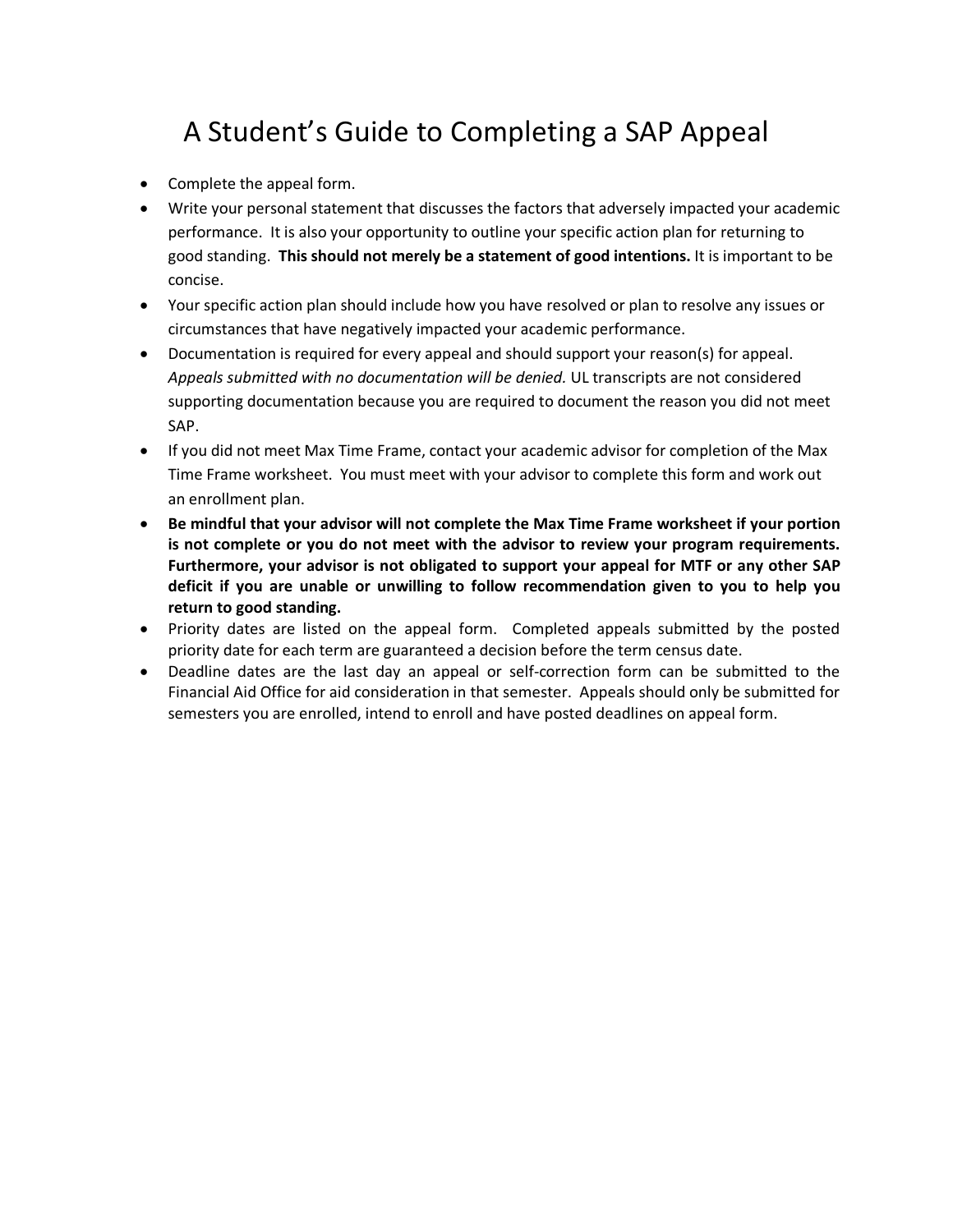- The following are examples of reasons that are NOT considered extenuating circumstances or hardship for SAP appeal:
	- o Time management, study skills/habits
	- o Working too many hours
	- o Lack of awareness about campus resources for students: Writing Center, Math Lab, REACH, Disability Resource Center, etc.
	- o Difficult freshman transition
	- o First generation college student

| <b>Circumstances</b>                                                                                               | <b>Acceptable Documentation</b>                                                                                                                                                                                                                                                             |
|--------------------------------------------------------------------------------------------------------------------|---------------------------------------------------------------------------------------------------------------------------------------------------------------------------------------------------------------------------------------------------------------------------------------------|
| Your own illness, injury, hospitalization, or<br>disability                                                        | Written documentation from a healthcare provider<br>on letterhead detailing:                                                                                                                                                                                                                |
|                                                                                                                    | Approximate date of onset and duration<br>of the illness, injury, or disability<br>The healthcare provider's release to<br>$\bullet$<br>return to school<br>Any additional details the physician feels<br>necessary for the Student Financial Aid<br>Office to know in consideration of the |
|                                                                                                                    | appeal, with the your permission                                                                                                                                                                                                                                                            |
| Illness, accident, or injury of a significant<br>person in your life such as a parent or<br>grandparent            | Provide documentation (i.e., physician's<br>statement, police report, or documentation from a<br>third party professional) relating to the individual<br>for whom you provided care or support                                                                                              |
| Death of a family member or significant<br>person is your life such as a parent,<br>grandparent or longtime friend | Provide a copy of the obituary listing you as a<br>family member;                                                                                                                                                                                                                           |
| Your own divorce or separation or the divorce<br>or separation of your parent(s)                                   | Provide an attorney's letter on letterhead, petition<br>for dissolution, or copy of divorce decree                                                                                                                                                                                          |
| Victimization of a violent crime or natural<br>disaster                                                            | Provide a written statement on letterhead from a<br>professional involved in the situation and/or other<br>documentation such as police reports, insurance<br>claims, etc.                                                                                                                  |
| Maximum time frame exceeded as a result of<br>changing majors or transfer credits                                  | Appeal letter must explain the<br>$\bullet$<br>extenuating circumstance causing you to<br>not yet complete your program<br>The completed Maximum Time Frame<br>$\bullet$<br>worksheet must be submitted<br>Additional documentation as required                                             |
| Maximum time frame exceeded as a result of<br>pursuing a second degree or working on a<br>dual degree program      | Appeal letter must explain the<br>extenuating circumstance which led you<br>to pursue a second or dual degree<br>The completed Maximum Time Frame<br>worksheet must be submitted<br>Additional documentation as required                                                                    |